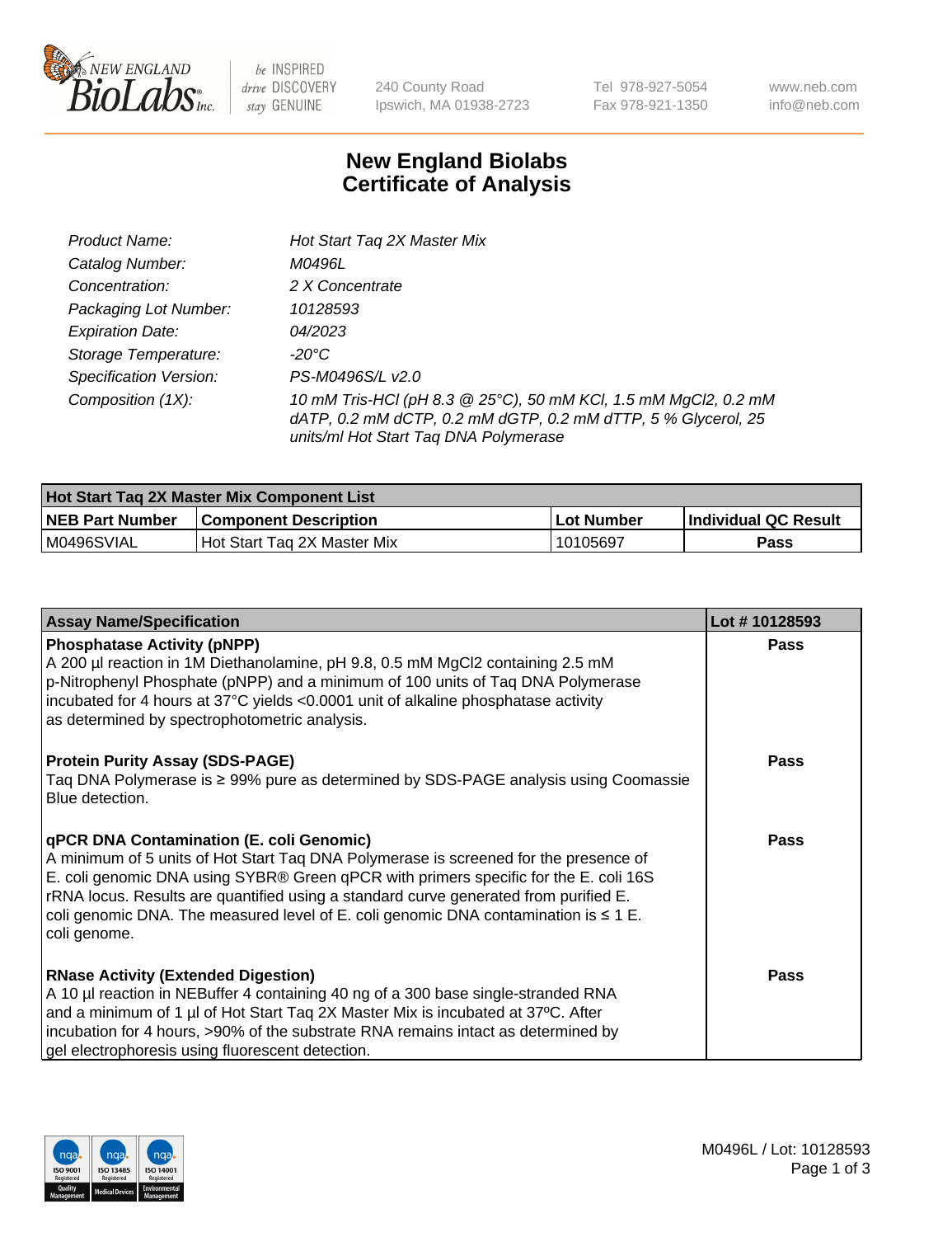

be INSPIRED drive DISCOVERY stay GENUINE

240 County Road Ipswich, MA 01938-2723 Tel 978-927-5054 Fax 978-921-1350

www.neb.com info@neb.com

| <b>Assay Name/Specification</b>                                                                                                                                                                                                                                                                                                                                                                               | Lot #10128593 |
|---------------------------------------------------------------------------------------------------------------------------------------------------------------------------------------------------------------------------------------------------------------------------------------------------------------------------------------------------------------------------------------------------------------|---------------|
| PCR Amplification (Hot Start 2 kb Lambda DNA, Master Mix)<br>A 50 µl reaction in 1X Hot Start Taq Master Mix and 0.2 µM primers containing 20 pg<br>Lambda DNA and 100 ng Human Genomic DNA for 30 cycles of PCR amplification results<br>in an increase in yield of the 2 kb Lambda product and a decrease in non-specific<br>genomic bands when compared to a non-hot start control reaction.               | <b>Pass</b>   |
| PCR Amplification (5 kb Lambda, Master Mix)<br>A 25 µl reaction in 1X Hot Start Tag Master Mix and 0.2 µM primers containing 5 ng<br>Lambda DNA for 25 cycles of PCR amplification results in the expected 5 kb product.                                                                                                                                                                                      | <b>Pass</b>   |
| Inhibition of Primer Extension (Hot Start, Radioactivity Incorporation)<br>A 50 µl primer extension assay in ThermoPol® Reaction Buffer in the presence of 200<br>µM dNTPs including [3H]-dTTP, containing 15 nM primed single-stranded M13mp18 with<br>2.5 units of Hot Start Taq DNA Polymerase incubated for 16 hours at 25°C yields >95%<br>inhibition when compared to a non-hot start control reaction. | <b>Pass</b>   |
| Non-Specific DNase Activity (16 hour, Buffer)<br>A 50 µl reaction in 1X Hot Start Taq Master Mix containing 1 µg of T3 or T7 DNA in<br>addition to a reaction containing Lambda-HindIII DNA incubated for 16 hours at 37°C<br>results in a DNA pattern free of detectable nuclease degradation as determined by<br>agarose gel electrophoresis.                                                               | <b>Pass</b>   |
| <b>Endonuclease Activity (Nicking)</b><br>A 50 µl reaction in ThermoPol® Reaction Buffer containing 1 µg of supercoiled<br>PhiX174 DNA and a minimum of 20 units of Taq DNA Polymerase incubated for 4 hours at<br>37°C and 75°C results in <10% conversion to the nicked form as determined by agarose<br>gel electrophoresis.                                                                               | <b>Pass</b>   |
| <b>Single Stranded DNase Activity (FAM-Labeled Oligo)</b><br>A 50 µl reaction in ThermoPol® Reaction Buffer containing a 10 nM solution of a<br>fluorescent internal labeled oligonucleotide and a minimum of 25 units of Taq DNA<br>Polymerase incubated for 30 minutes at 37°C and 75°C yields <10% degradation as<br>determined by capillary electrophoresis.                                              | Pass          |

This product has been tested and shown to be in compliance with all specifications.

One or more products referenced in this document may be covered by a 3rd-party trademark. Please visit <www.neb.com/trademarks>for additional information.